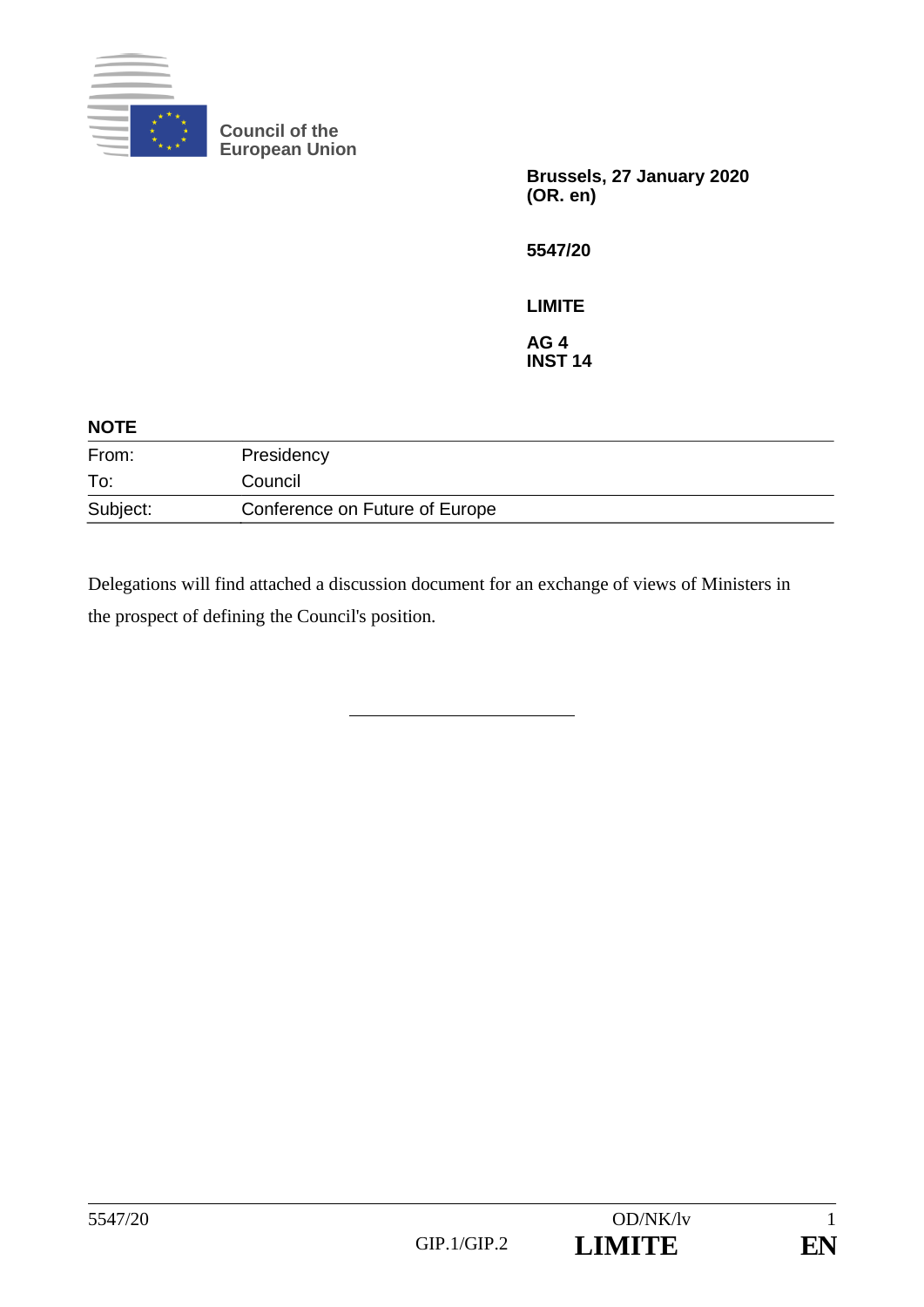### **ANNEX**

#### **CONFERENCE ON THE FUTURE OF EUROPE**

*The European Council considered the idea of a Conference on the Future of Europe starting in 2020 and ending in 2022 at its meeting held on 12 December 2019. It asked the Croatian Council Presidency to work towards defining a Council position on the content, scope, composition and functioning of such a conference and to engage, on this basis, with the European Parliament and the Commission.*

*The European Parliament adopted its Resolution at its Plenary on 15 January 2020 laying out its position on the set-up and scope of the Conference. The European Commission adopted its Communication on 22 January 2020 as its contribution for the discussion between the three institutions.*

*In order to be ready to engage with the Parliament and the Commission on an equal institutional footing in shaping the Conference on the Future of Europe, the Council should prepare its own position.*

Based on the exchange of views held so far between the Member States and their individual and joint contributions, the Presidency identified a number of converging elements that could form a basis for a Council position for engagement with the European Parliament and the Commission, as presented below. For further guidance, the Presidency seeks the views of Ministers at the General Affairs Council on 28 January 2020, with the intention to finalise the Council position at the level of Coreper as soon as possible.

#### **A. THE CONTENT AND SCOPE OF THE CONFERENCE**

1. In a world full of challenges and uncertainties, the expectations of our citizens are high and they deserve to be properly addressed at EU level, contributing to a joint vision of the direction the EU should take in the next decade and beyond. A large variety of different views and opinions - of EU institutions, Member States' governments, national parliaments, citizens, civil society and other stakeholders should be taken into account.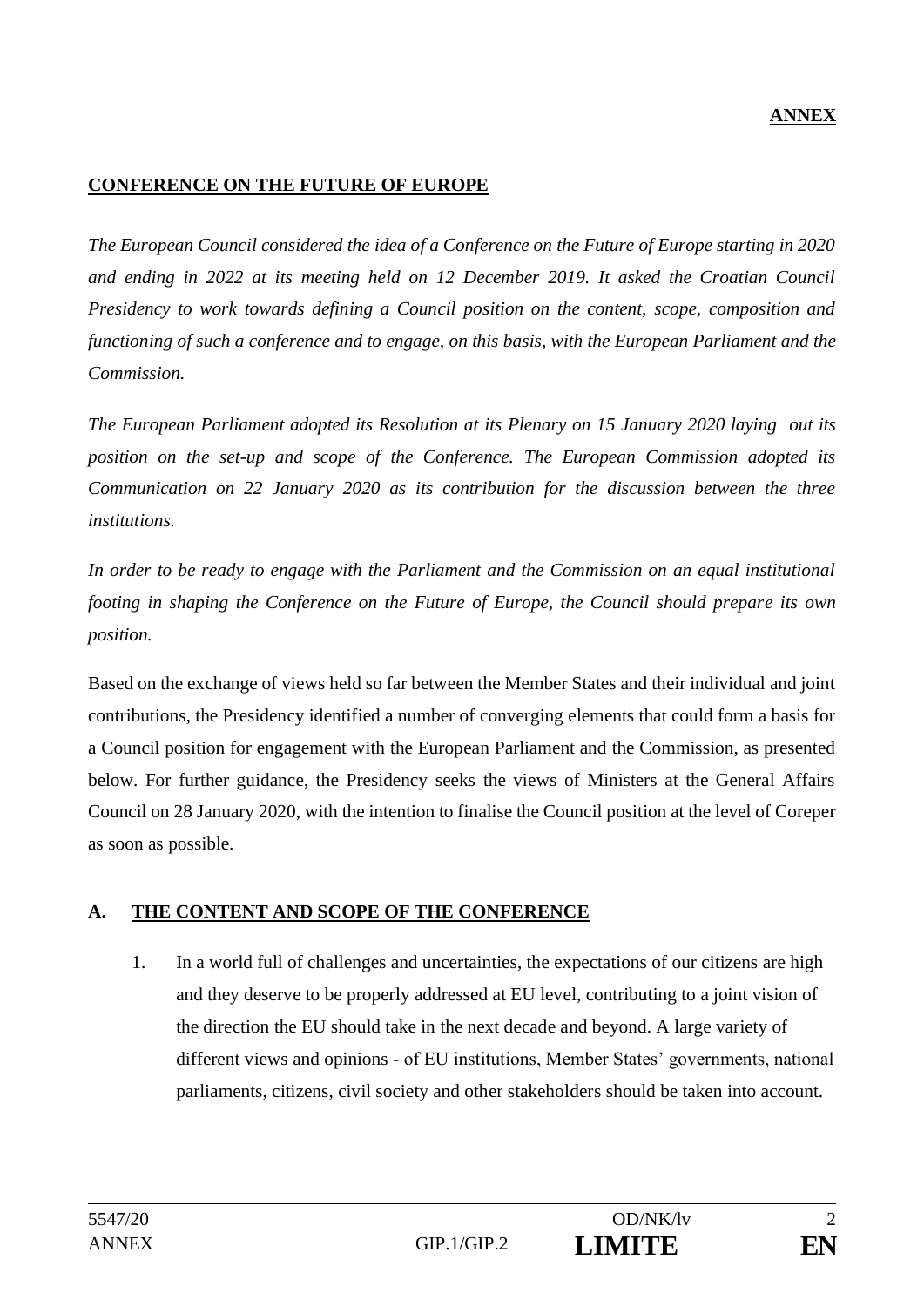- 2. Building on existing experiences and frameworks, the Conference on the Future of Europe could be seen as an inclusive platform bringing together different voices engaging in a wide reflection and debate on the challenges Europe is facing and on its long-term future. It is an opportunity to highlight the democratic legitimacy of the European project as well as to uphold the EU citizens support for our common goals and values, by giving them further opportunities to express themselves.
- 3. In line with the guidance of the European Council, the institutions should give priority to implementing the EU Strategic Agenda agreed in June 2019, and to delivering concrete results for the benefit of our citizens, also bearing in mind that the citizens dialogues and consultations already fed into the Strategic Agenda, which largely reflects their outcome. The Conference should also apply the "policy first" approach and provide inspiration for further development of our policies and instruments in the medium and long term so that we can better tackle current and future challenges (i.e. a vision of Europe in 10 to 20 years). The current Union framework offers broad potential to allow these challenges to be addressed in an effective manner.
- 4. We need to ensure that the Conference focuses on topics that truly matter to our citizens, with long lasting impacts and wide outreach. Effective communication efforts will be essential in this regard. We note in particular the Commission's readiness to contribute to these efforts with various existing outreach tools.

In order to make the discussions relevant to citizens, the content of the Conference could be centred around several key topics, wide enough to provide sufficient space for all participants to express their views. These issues could include:

- globalisation and other societal challenges (fair competition vs. fragmented spheres of regulation and economy; demographic challenges; migration and people movements);
- sustainability issues (economic, environmental, social), including green transition and climate neutrality by 2050 (competitiveness; regional impacts; equality and social justice);
- innovation and digital transformation (generational divides; open competition vs. protectionism);
- fundamental values, rights and freedoms (freedom of expression vs. disinformation; inclusivity vs. intolerance; public trust vs. distrust in institutions; education and culture);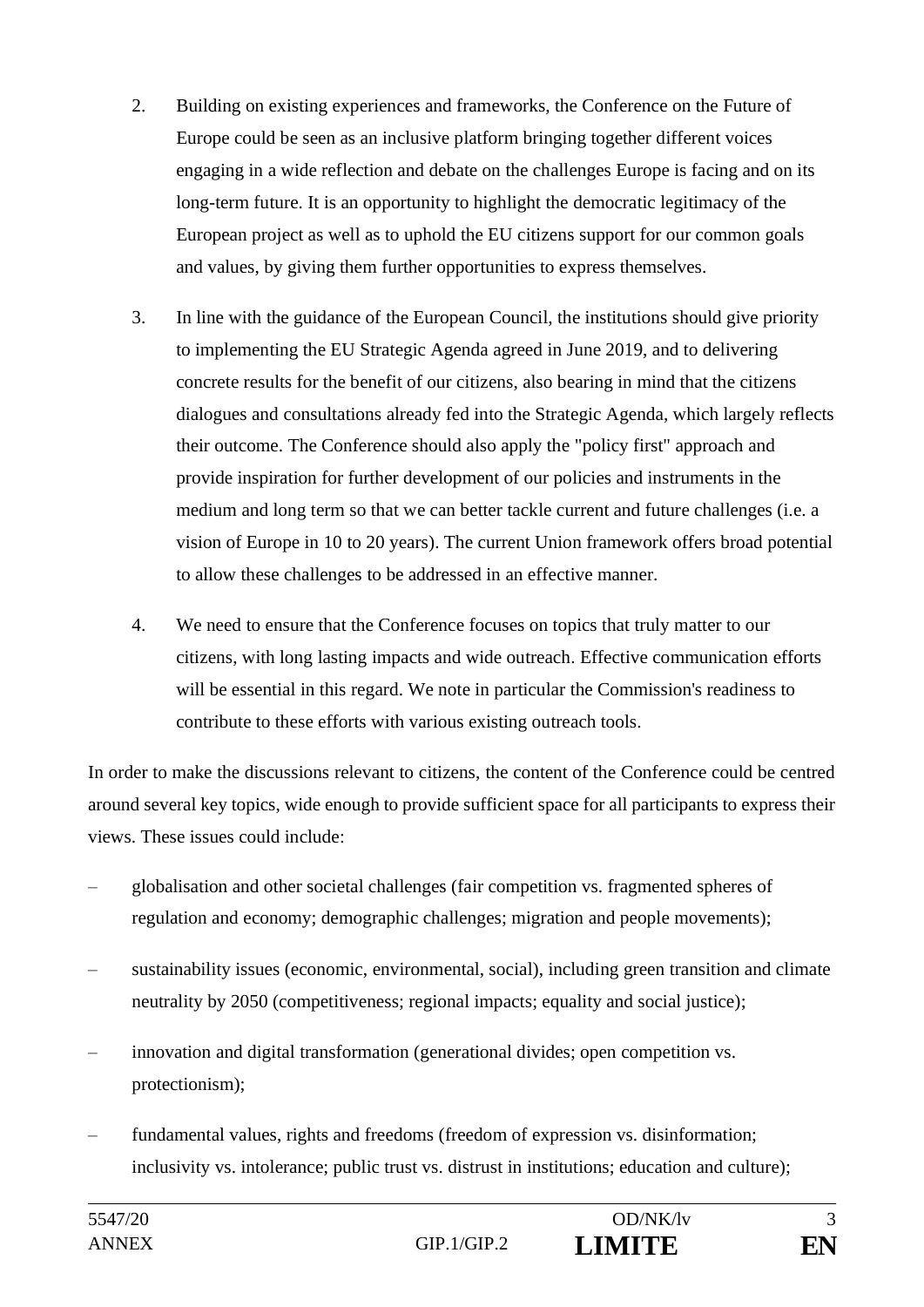– international role of the EU (interests and values; multilateralism; security and defence; border protection; EU external action).

In what will be a broad and open-ended process, the participants may raise other topics they deem relevant for the future of Europe.

## **B. ORGANISATION AND METHOD OF THE CONFERENCE**

- 1. As the European Council underlined in its December 2019 Conclusions, the process needs to be inclusive, with all Member States involved equally. There should be shared ownership by EU institutions and Member States, including their parliaments.
- 2. The organisation of the Conference could be based on a number of key principles: 1) equality between the institutions at all levels, 2) respect for each institution's prerogatives, 3) effectiveness and avoidance of unnecessary bureaucracy.
- 3. The Conference should build on the successful holding of citizens' dialogues over the past two years and foresee broad consultation of citizens in the course of the process. It needs to involve the Council, the European Parliament and the Commission, in full respect of the interinstitutional balance and their respective roles as defined in the **Treaties**
- 4. Our message of the vital role of our citizens and their active participation and contribution in framing our joint vision of Europe's future needs to be clear and strong, and is of utmost importance.
- 5. Participation could include MEPs, Member States' and Commission representatives, national parliaments, as well as the Committee of the Regions and the Economic and Social Committee. The involvement of citizens and civil society needs to ensure a wide representation of different groups in our society.
- 6. Governance of the Conference should be lean and streamlined and should respect the main principles listed above. The Council, the Commission and the EP should participate on an equal footing in the structures of the Conference, also ensuring gender equality. National parliaments should be closely associated.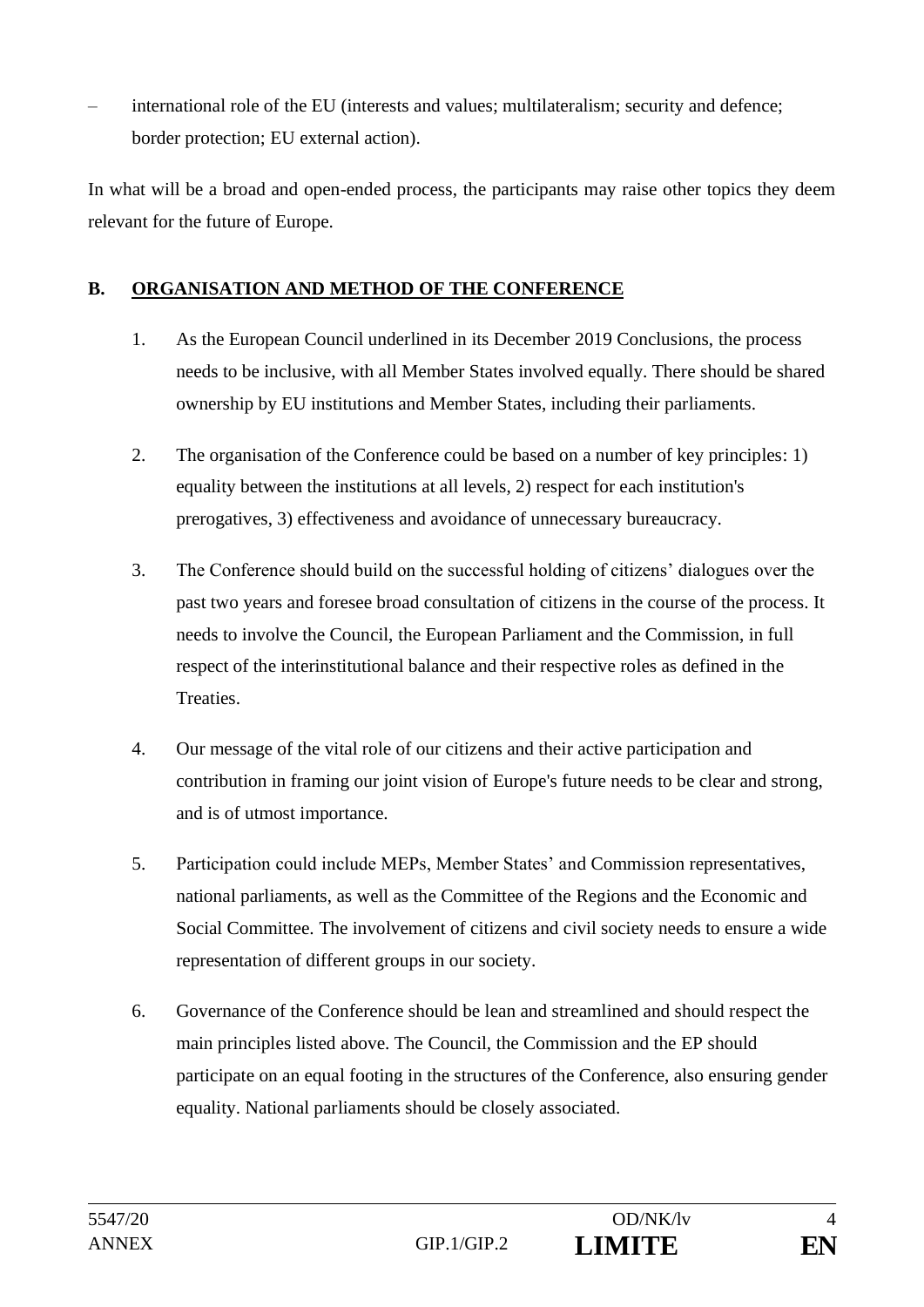The Conference could be placed under the authority of an eminent and independent European personality, to act as its single chair, and to be selected by mutual agreement of the three institutions; or under the authority of a collegiate presidency constitued by the EP, the Commission and the Council on an equal footing. In each case, there should also be a steering group composed of representatives of each institution. The current and incoming COSAC presidencies could be associated as observers to the steering group. Representatives of other bodies or groups participating in the Conference (notably CoR/EESC) may be invited by the steering group as observers, where appropriate. The Council should be represented by the Member States holding the rotating Presidency during the period covered by the work of the Conference**<sup>1</sup>** .

- 7. A joint secretariat of limited size, with personnel from the EP, Commission and the General Secretariat of the Council could be envisaged, ensuring equality in numbers and gender.
- 8. Building on the methods and results of the citizens' dialogues and consultations, the Conference, with the assistance in particular of the Commission, the Committee of the Regions and the Economic and Social Committee and national parliaments should ensure proper involvement of citizens and stakeholders through debates in Member States, including at regional level, as well as through the internet/digital platforms.
- 9. Activities could include: (i) main conferences/events (kick-off, mid-term and final) in Brussels or other location(s), e.g. in the country of the successive Council Presidencies; (ii) specific thematic conferences/events in Member States, to be organised together with the host Member State or region. Participation in all conferences/events should be open to representatives of all Member States, national parliaments, the EP and the Commission, as well as representatives of the CoR and EESC, aiming for a balance in representation. The participation of representatives from civil society and citizens should be actively sought and facilitated. Each Member State and institution can organise events and make contributions to the Conference.

**<sup>1</sup>** The Council Presidencies will act upon a mandate from the Council.